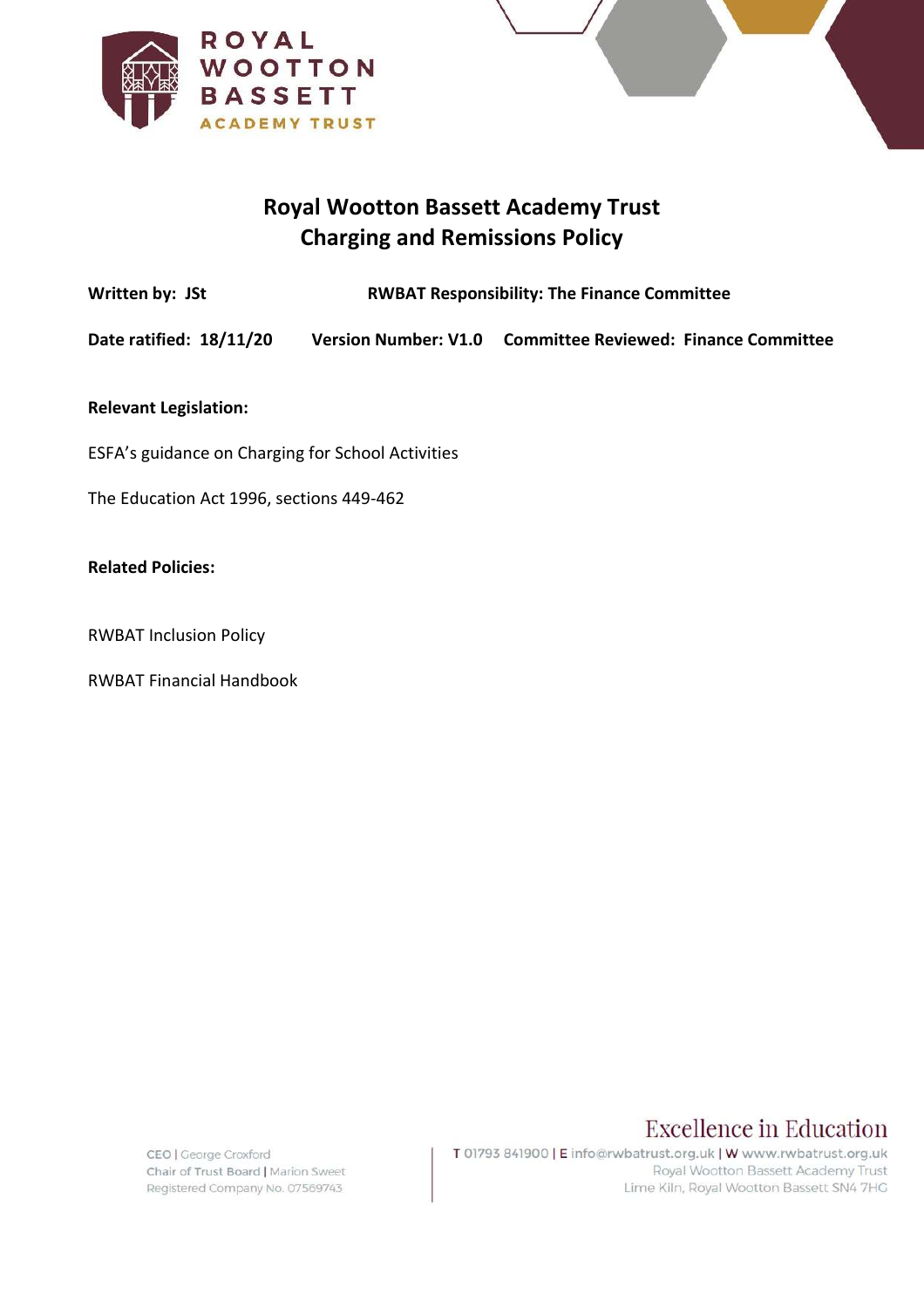

# Contents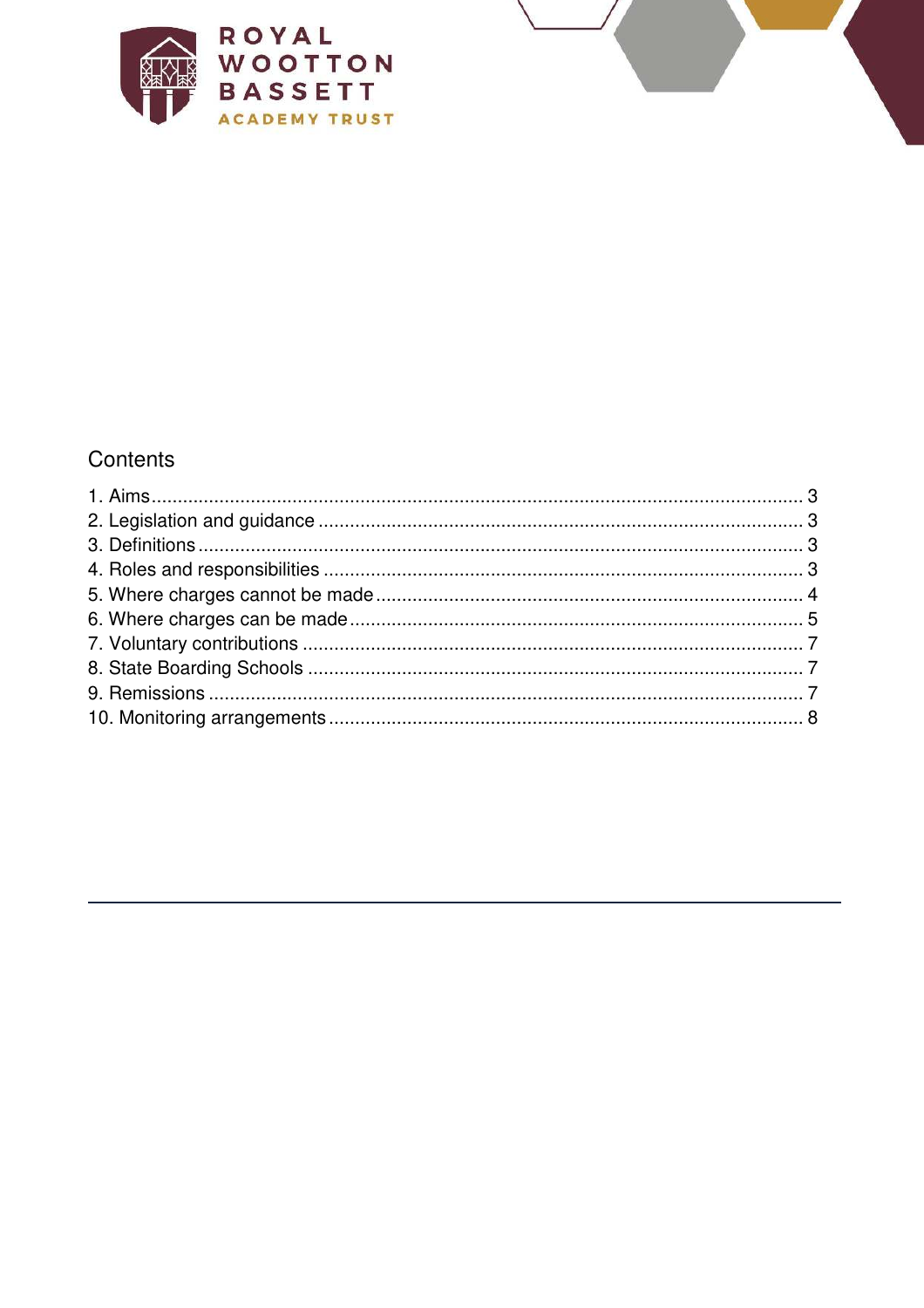<span id="page-2-0"></span>



## **1. Aims**

Our school aims to:

- Have robust, clear processes in place for charging and remissions
- Clearly set out the types of activity that can be charged for and when charges will be made

# <span id="page-2-1"></span>**2. Legislation and guidance**

This policy is based on advice from the Department for Education (DfE) on [charging for school](https://www.gov.uk/government/publications/charging-for-school-activities)  [activities](https://www.gov.uk/government/publications/charging-for-school-activities) an[d the Education Act 1996,](http://www.legislation.gov.uk/ukpga/1996/56/part/VI/chapter/III) sections 449-462 of which set out the law on charging for school activities in England. Academies are required to comply with this Act through their funding agreements.

This policy complies with our funding agreement and articles of association.

# <span id="page-2-2"></span>**3. Definitions**

- **Charge**: a fee payable for specifically defined activities
- **Remission**: the cancellation of a charge which would normally be payable

# <span id="page-2-3"></span>**4. Roles and responsibilities**

#### **4.1 The Trustees**

The Trustee board has overall responsibility for approving the charging and remissions policy applicable across all schools within The Trust, but can delegate this to a committee, an individual governor or the headteacher.

The governing board also has overall responsibility for monitoring the implementation of this policy.

Responsibility for approving the charging and remissions policy has been delegated to the Finance Committee

Monitoring the implementation of this policy has been delegated to the Headteaceher of each school (see below)

#### **4.2 Headteachers**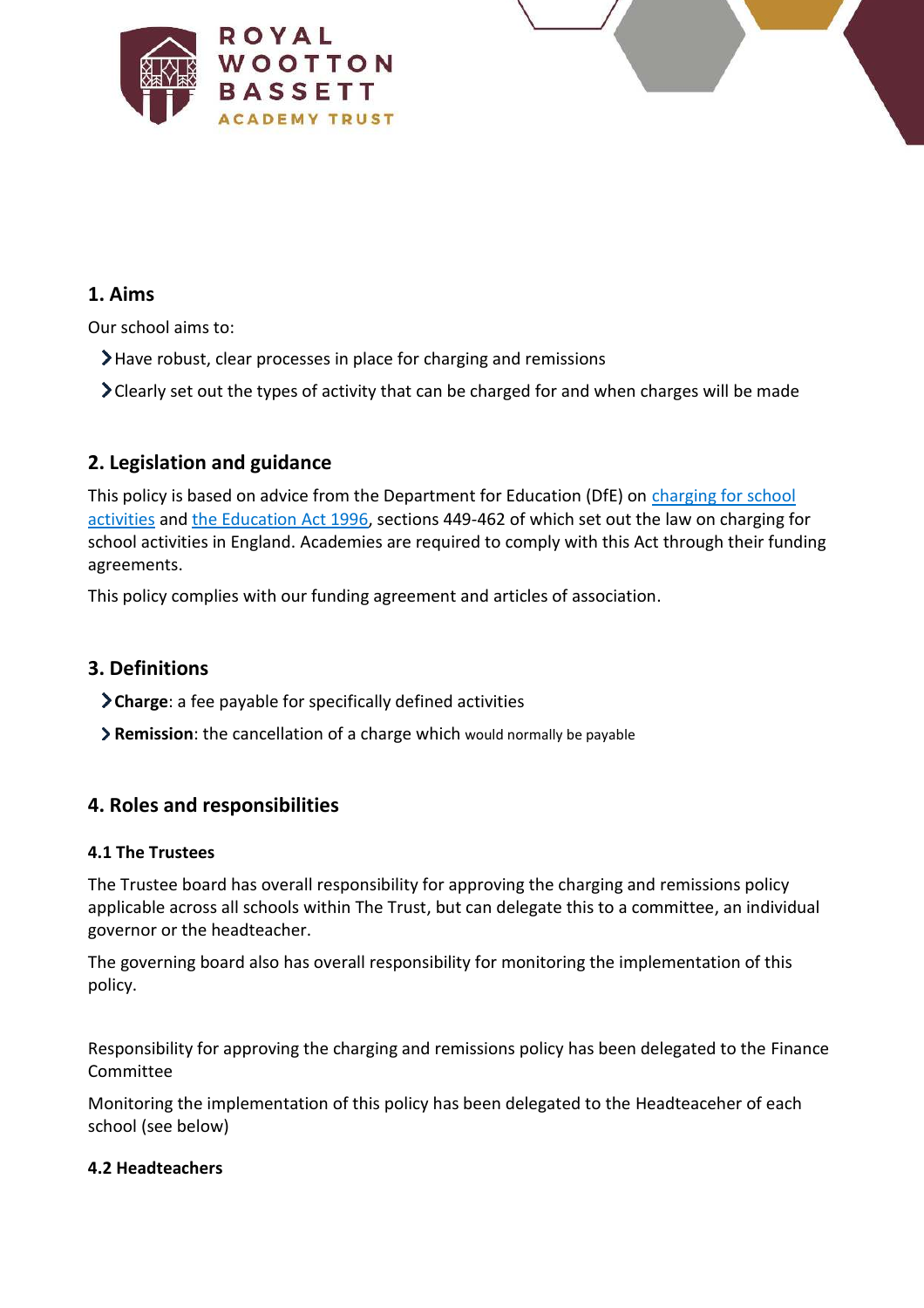

The headteacher is responsible for ensuring staff are familiar with the charging and remissions policy, and that it is being applied consistently.

## **4.3 Staff**

Staff are responsible for:

- $\sum$  Implementing the charging and remissions policy consistently
- Notifying the Headteacher of any specific circumstances which they are unsure about or where they are not certain if the policy applies

The school will provide staff with appropriate training in relation to this policy and its implementation.

### **4.4 Parents**

Parents are expected to notify staff or the Headteacher of any concerns or queries regarding the charging and remissions policy.

# <span id="page-3-0"></span>**5. Where charges cannot be made**

Below we set out what we **cannot** charge for:

### **5.1 Education**

- Admission applications
- Education provided during school hours (including the supply of any materials, books, instruments or other equipment)
- Education provided outside school hours if it is part of:
	- The national curriculum
	- A syllabus for a prescribed public examination that the pupil is being prepared for at the school
	- Religious education
- Instrumental or vocal tuition, for pupils learning individually or in groups, unless the tuition is provided at the request of the pupil's parent
- Entry for a prescribed public examination if the pupil has been prepared for it at the school
- $\sum$  Examination re-sit(s) if the pupil is being prepared for the re-sit(s) at the school

### **5.2 Transport**

- Transporting registered pupils to or from the school premises, where the local authority has a statutory obligation to provide transport
- Transporting registered pupils to other premises where the governing board or local authority has arranged for pupils to be educated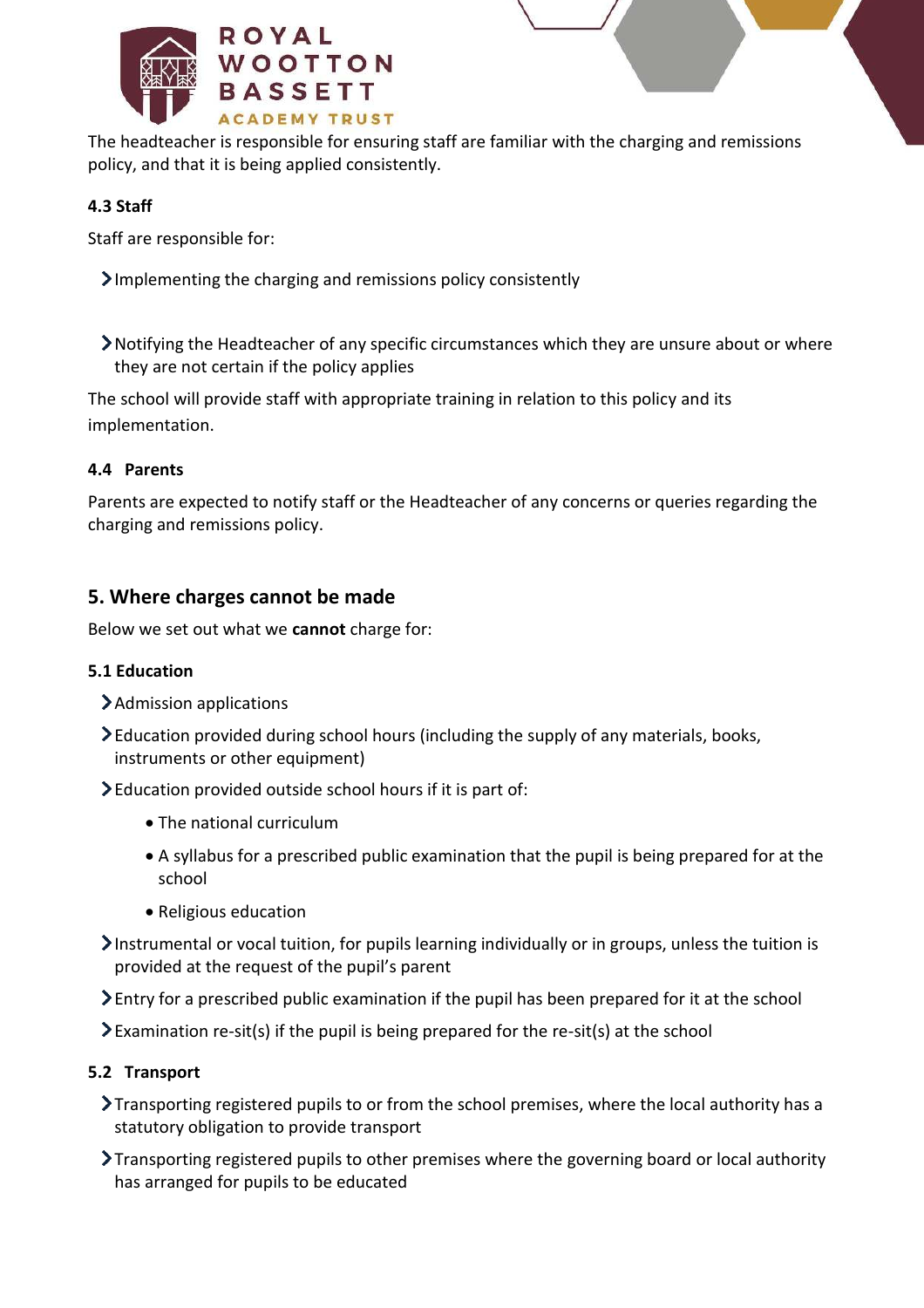

- Transport that enables a pupil to meet an examination requirement when he or she has been prepared for that examination at the school
- Transport provided in connection with an educational visit

## **5.3 Residential visits**

- Education provided on any visit that takes place during school hours
- Education provided on any visit that takes place outside school hours if it is part of:
	- The national curriculum
	- A syllabus for a prescribed public examination that the pupil is being prepared for at the school
	- Religious education
	- Supply teachers to cover for those teachers who are absent from school accompanying pupils on a residential visit

## <span id="page-4-0"></span>**6. Where charges can be made**

Below we set out what we **can** charge for:

#### **6.1 Education**

- Any materials, books, instruments or equipment, where the child's parent wishes him or her to own them
- Optional extras (see below)
- Music and vocal tuition, in limited circumstances
- Certain early years provision
- Community facilities

### **6.2 Optional extras**

We are able to charge for activities known as 'optional extras'. In these cases, schools can charge for providing materials, books, instruments or equipment. The following are optional extras:

Education provided outside of school time that is not part of:

- The national curriculum
- A syllabus for a prescribed public examination that the pupil is being prepared for at the school
- Religious education
- $\blacktriangleright$  Examination entry fee(s) if the registered pupil has not been prepared for the examination(s) at the school
- Transport to and from school for those students that are not deemed to live within the school catchment area for pupils, as defined by the Local Authority. In such instances, the school will look to charge the parents of students using such transport (as arranged by the school), up to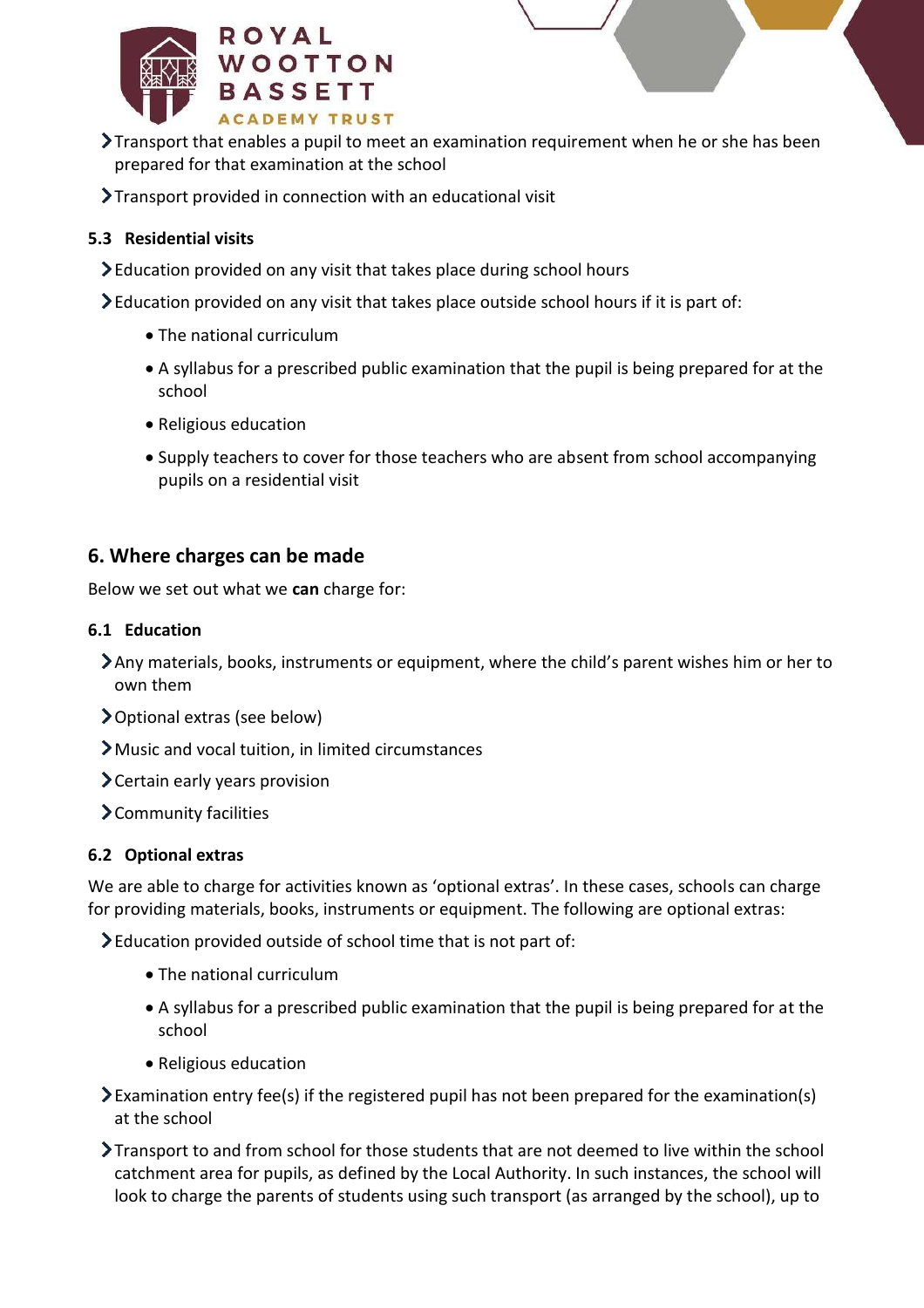



- and including the cost of arranging this transport. An example of this would be the subsidized transport service offered by RWBA for all students that live in the Swindon catchment area not covered by Swindon Council.
- $\blacktriangleright$  Board and lodging for a pupil on a residential visit
- Extended day services offered to pupils (such as breakfast clubs, after-school clubs, tea and supervised homework sessions)

When calculating the cost of optional extras, an amount may be included in relation to:

- Any materials, books, instruments or equipment provided in connection with the optional extra
- > The cost of buildings and accommodation
- > Non-teaching staff
- Teaching staff engaged under contracts for services purely to provide an optional extra (including supply teachers engaged specifically to provide the optional extra)
- The cost, or an appropriate proportion of the costs, for teaching staff employed to provide tuition in playing a musical instrument, or vocal tuition, where the tuition is an optional extra

Any charge made in respect of individual pupils will not be greater than the actual cost of providing the optional extra activity, divided equally by the number of pupils participating.

Any charge will not include an element of subsidy for any other pupils who wish to take part in the activity but whose parents are unwilling or unable to pay the full charge.

In cases where a small proportion of the activity takes place during school hours, the charge cannot include the cost of alternative provision for those pupils who do not wish to participate.

Parental agreement is necessary for the provision of an optional extra which is to be charged for.

# **6.3 Music tuition**

Schools can charge for vocal or instrumental tuition provided either individually or to groups of pupils, provided that the tuition is provided at the request of the pupil's parent.

Charges may not exceed the cost of the provision, including the cost of the staff giving the tuition.

Charges cannot be made:

- $\blacktriangleright$  If the teaching is an essential part of the national curriculum
- $\blacktriangleright$  If the teaching is provided under the first access to the Key Stage 2 instrumental and vocal tuition programme
- $\sum$  For a pupil who is looked after by a local authority

### **6.4 Residential visits**

We can charge for board and lodging on residential visits, but the charge must not exceed the actual cost.

### **6.5 School Trips (non-educational)**

A school may charge where the purpose of the school trip is deemed to be outside of the National Curriculum i.e. Disneyland trip, non-curriculum based Theatre trip, etc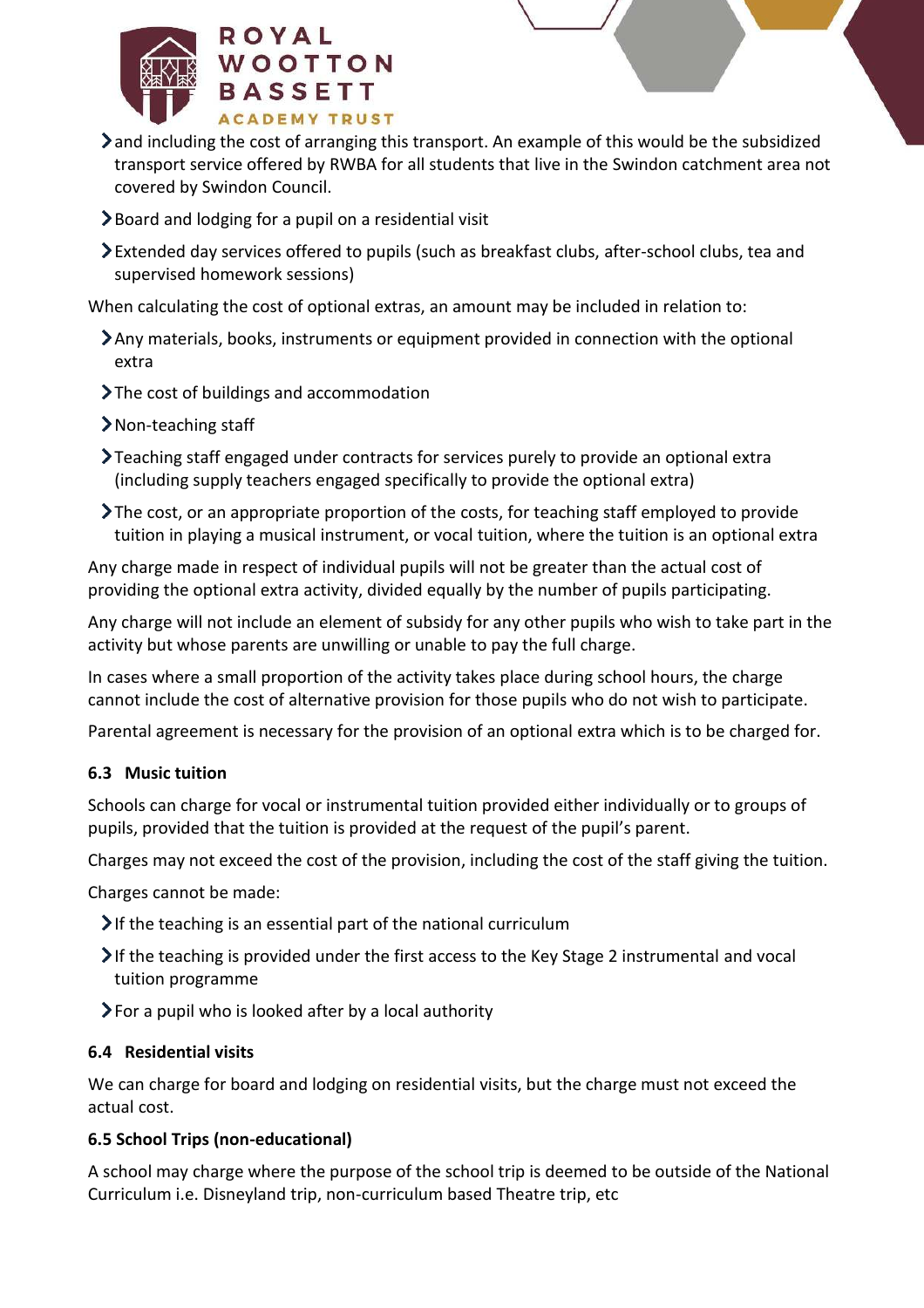

# <span id="page-6-0"></span>**7. Voluntary contributions**

As an exception to the requirements set out in section 5 of this policy, the school is able to ask for voluntary contributions from parents to fund activities during school hours which would not otherwise be possible.

There are some activities for which the school may ask parents for voluntary contributions i.e. School Trips

#### **There is no obligation for parents to make any contribution, and no child will be excluded from an activity if their parents are unwilling or unable to pay**.

If the school is unable to raise enough funds for an activity or visit then it will be cancelled. It is always advisable that parents are aware of this at the initial point of communication to all parents.

# <span id="page-6-1"></span>**8. State Boarding Schools**

The school will charge for the following activities:

Overnight board and lodging. Providing that the charge does not exceed the actual cost (see section 458 of the Education Act 1996).

Extended day services offered to day pupils (not Boarding pupils), for example breakfast clubs, after-school clubs, tea and supervised homework sessions. Any such services offered to day pupils, and the associated costs must be optional. State Boarding cannot make attendance at and the payment of charges for extended day services compulsory.

# <span id="page-6-2"></span>**9. Remissions**

In some circumstances the school may not charge for items or activities set out in sections 6 and 8 of this policy. This will be at the discretion of the governing board and will depend on the activity in question.

#### **9.1 Remissions for residential visits**

Parents who can prove they are in receipt of any of the following benefits will be exempt from paying the cost of board and lodging for residential visits:

- >Income Support
- Income-based Jobseeker's Allowance
- Income-related Employment and Support Allowance
- Support under part VI of the Immigration and Asylum Act 1999
- The guaranteed element of Pension Credit
- Child Tax Credit (provided that Working Tax Credit is not also received and the family's annual gross income does not exceed £16,190)